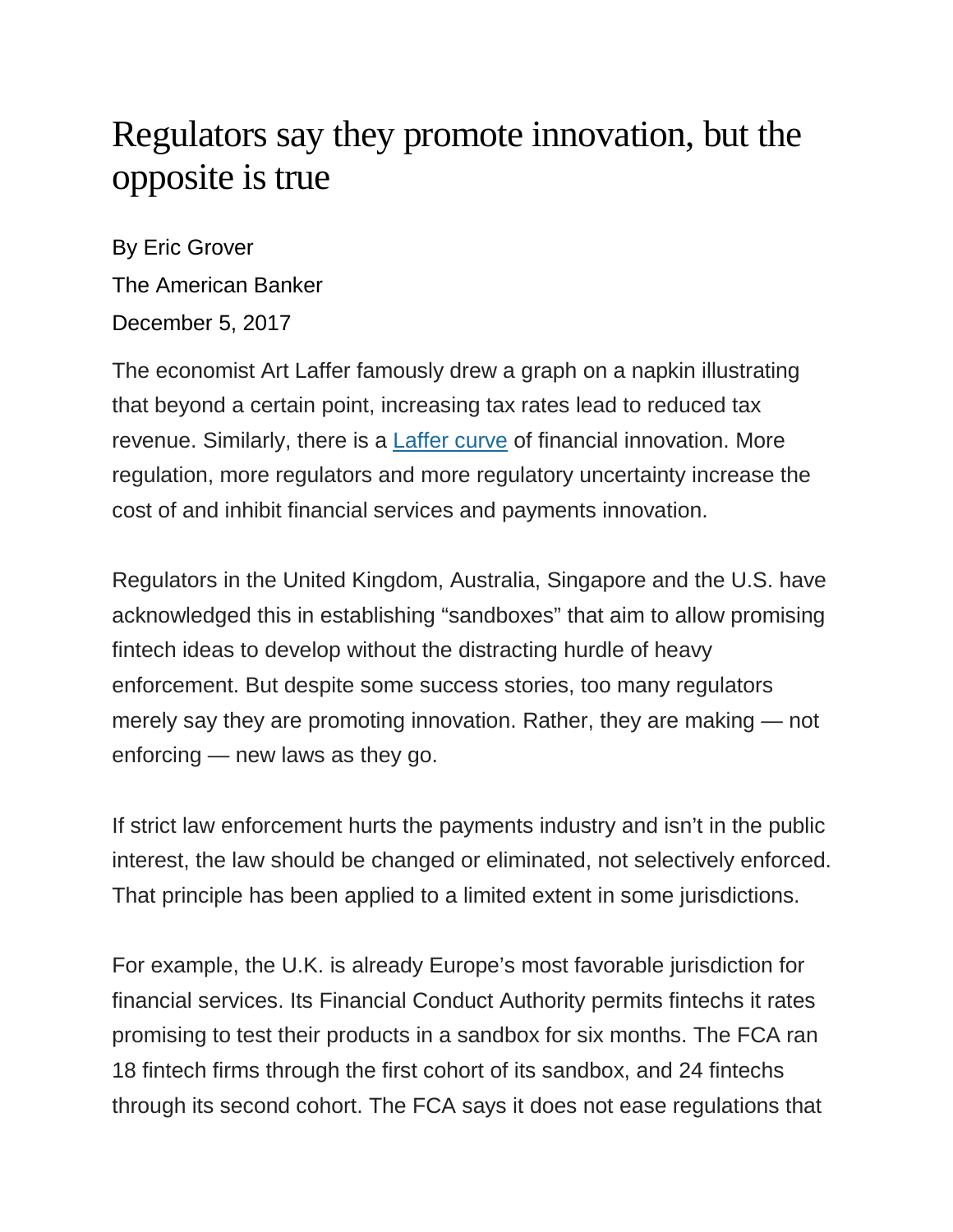would put consumers at risk. If innovation-inhibiting regulation can be safely waived, why keep it?

The Australian Securities and Investments Commission authorizes approved ventures to experiment without a financial services or credit license for up to 12 months and may, as it sees fit, relax additional productlicensing requirements and laws it enforces.

In the same vein, the Monetary Authority of Singapore eases the regulatory burden for approved fintechs for short durations, aiming to make Singapore Asia's fintech capital. MAS also attempts to direct financial institutions' capital allocation by subsidizing up to 50% of approved artificial-intelligence and data-analytics projects.

But in the U.S., the decidedly anti-innovation CFPB has "Project Catalyst." While the program is touted as fostering innovation, in five years it has issued only one "no-action" letter — to Upstart, which uses AI and machine learning to price and approve credit. The letter addresses Equal Credit Opportunity Act enforcement.

Given the CFPB's expansive ECOA enforcement, and pattern of lawless prosecution of ECOA-related and other activities it does not approve of, Upstart's need for the agency's blessing was understandable. Besides, the CFPB has appeared to believe that credit riskiness and approvals must be identical across all races and ethnicities. But, drivers don't need letters from police to know they're within the speed limit. Lenders shouldn't need letters from their overseers to know they're operating within the law.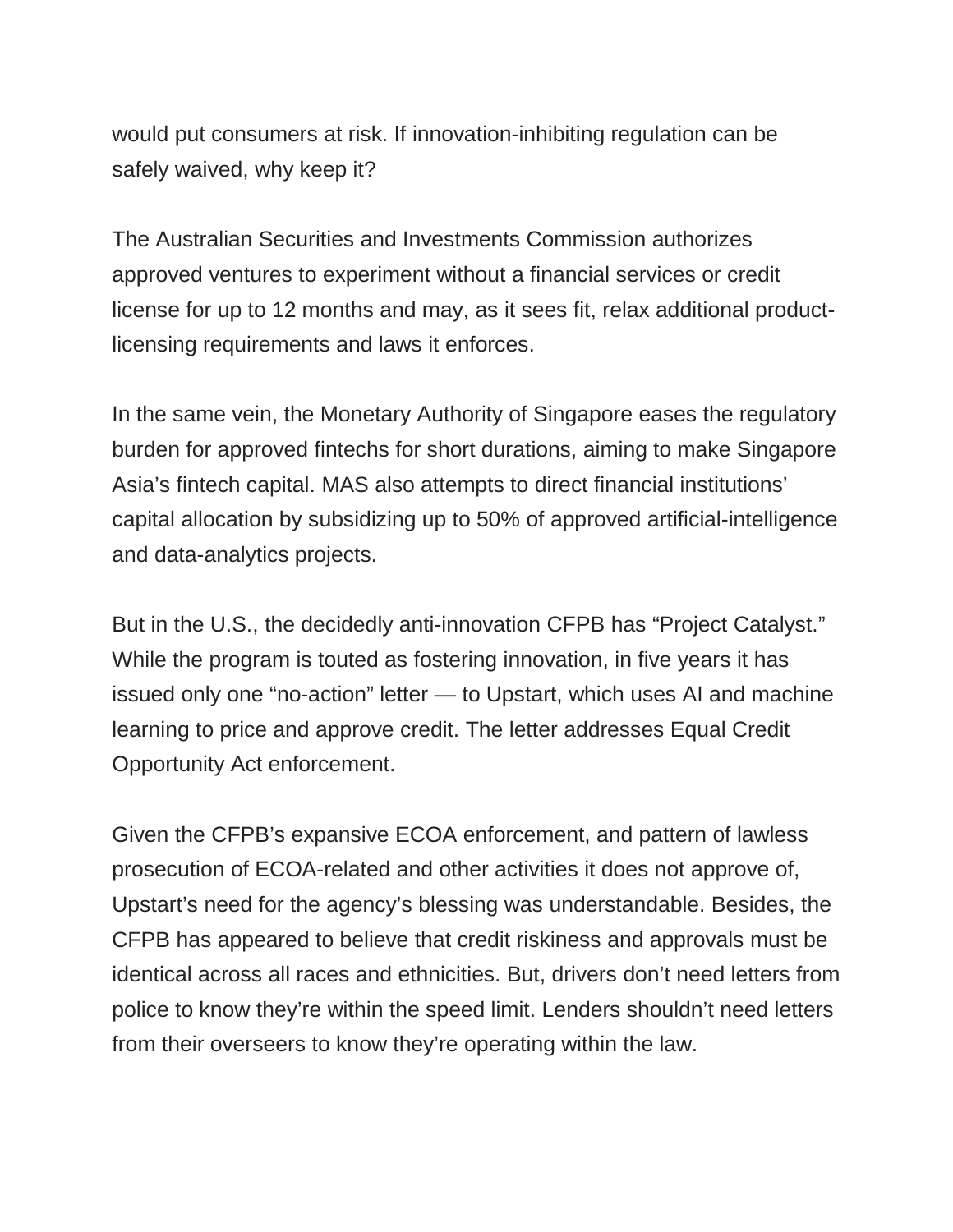Heavily regulated banking at its core hasn't been innovative in more than a century. It wasn't always this way.

The golden age of banking innovation was in Scotland, from the tail end of the  $17<sup>th</sup>$  century through the first half of the  $19<sup>th</sup>$  century. Lightly regulated Scottish banks invented branch banking, interest-bearing savings accounts, overdrafts, lines of credit, and two-sided and multicolor banknotes.

The most momentous retail-banking innovation in the  $20<sup>th</sup>$  century was general-purpose payment networks. While bank-owned, they were spearheaded outside banks proper, in barely regulated whitespace, by visionaries such as Visa's founding CEO Dee Hock.

No special regulation governed credit card rewards, cobranding and affinity marketing programs. There was no CFPB when [Blockbuster](https://www.smithsonianmag.com/smart-news/the-gift-card-was-invented-by-blockbuster-in-1994-180948191/) and First Data pioneered prepaid cards.

In recent years, payments innovation has occurred only around the system's edge, in the least regulated domains, such as merchant acquiring. Square scaled and socialized mobile acceptance. The Dutch unicorn Adyen built a single, end-to-end, fully integrated, global acceptance platform.

In China, initially, regulators took a hands-off approach toward nonbank ecommerce payment systems, implicitly endorsing and enabling mobilepayments behemoths Alipay and WeChat Pay to develop and scale.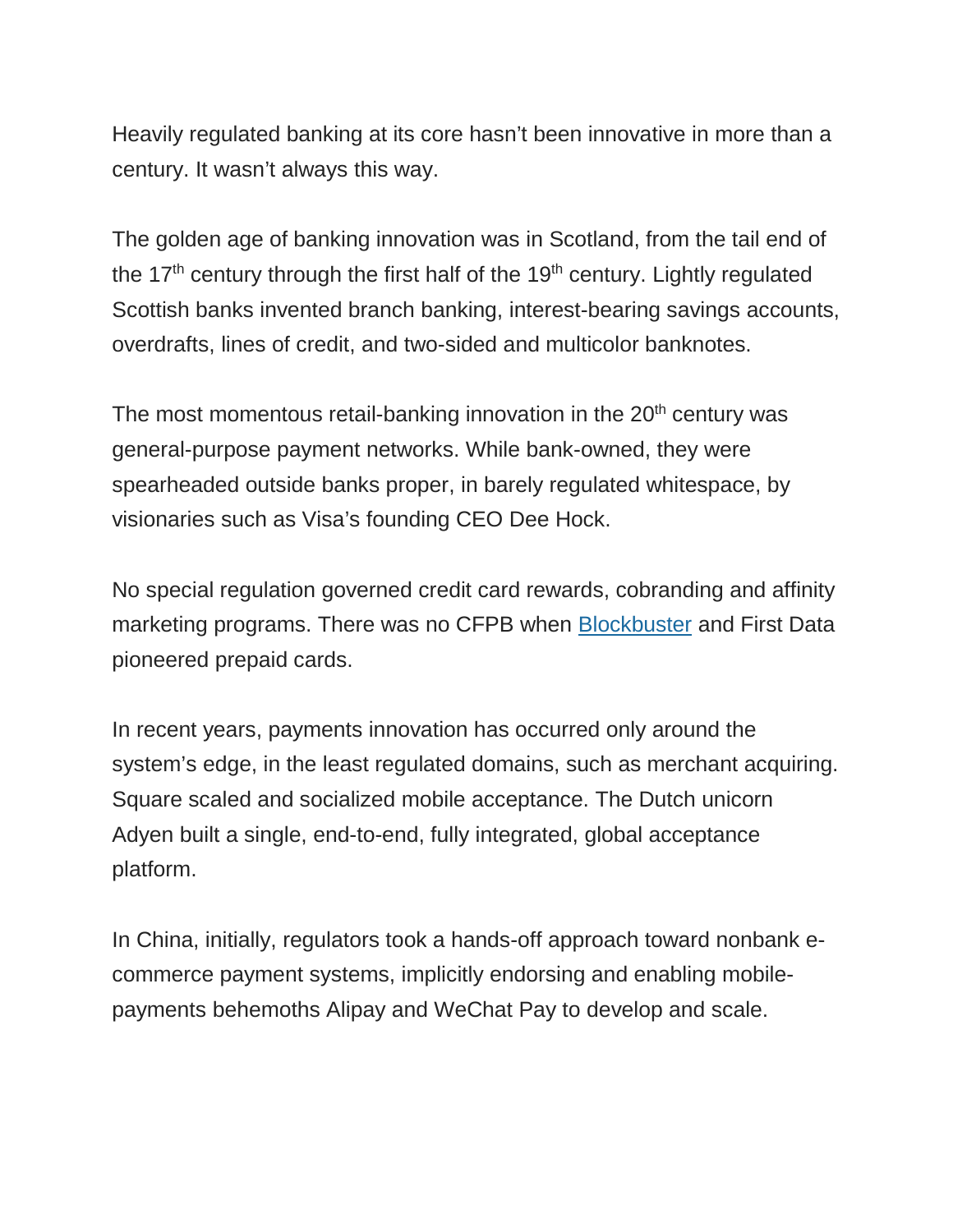But in sub-Saharan Africa, banks are heavily regulated and weak. Pathbreaking mobile-payment systems M-Pesa, Orange Money and EcoCash developed outside the banking system.

In the European Union, regulators have had too much of a heavy hand when it comes to directing payments innovation. The EU's first Payment Services Directive — known as PSD1 — created a licensing structure for nonbank payments providers competing across the Eurozone. The revised directive, known as PSD2, gives licensed nonbanks the right to initiate free payments against consumers' current accounts and harvest transaction data. But PSD2 is highly prescriptive, mandating strong two-factor authentication for electronic retail payments, rather than permitting parties at risk in the market to determine optimal risk management.

The European Central Bank licenses "fintech banks" defined as having "a business model in which the production and delivery of banking products and services are based on technology-enabled innovation." Lo, all banks rely on technology. Having a separate license for those considered innovative is too clever by a half. Why not have a regulatory regime that doesn't inhibit banks, period, from trying to innovate?

Policymakers should heed World Bank Chief Economist Paul Romer's counsel that, "Simple rules that are easy to follow are a sign that a government treats its citizens with respect. They yield direct economic benefits — more entrepreneurship; more market opportunities for women; more adherence to the rule of law."